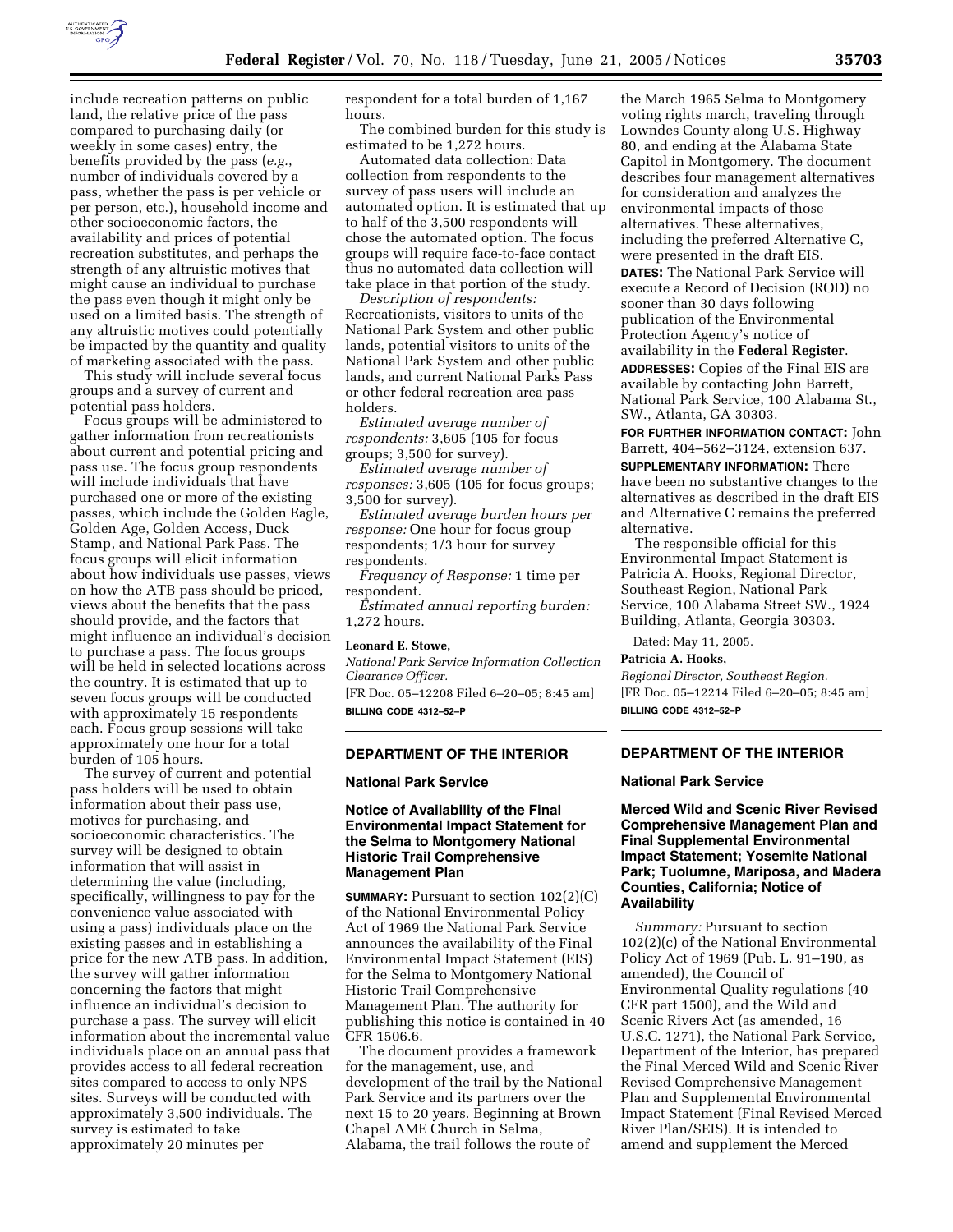Wild and Scenic River Comprehensive Management Plan and Final Environmental Impact Statement (Merced River Plan/FEIS) released in June 2000. The Final Revised Merced River Plan/SEIS identifies and evaluates four alternatives for guiding management of the Merced Wild and Scenic River within the jurisdiction of the National Park Service in Yosemite and the El Portal Administrative Site. Potential impacts and appropriate mitigation measures are assessed for each alternative. When approved, the plan will serve as a template for all future decisions relating to recreation and land use within the 81-mile Merced River corridor on both the main stem and South Fork. The primary goals of the plan are to ensure the free-flowing condition of the river, along with providing long-term protection and enhancement of what the Wild and Scenic Rivers Act calls the river's ''Outstandingly Remarkable Values'' the unique qualities that make the river worthy of special protection.

*Purpose and Need for Federal Action:* The Merced River Plan is the official document for guiding future management of the main stem and South Fork of the Merced Wild and Scenic River within the jurisdiction of the National Park Service (NPS). In August 2000, the Merced River Plan/ FEIS was approved (the Record of Decision was subsequently revised in November 2000). Shortly after the Record of Decision was signed, the plan became the subject of a lengthy litigation process. In April 2004, the U.S. Court of Appeals for the 9th Circuit directed the NPS to prepare a ''new or revised'' comprehensive management plan that addresses two deficiencies identified in the Court's October 27, 2003 opinion (*Friends of Yosemite Valley* v. *Norton,* 348 F.3d 789, 803 9th Cir. 2003). The Court ruled that: (1) The revised plan must implement a user capacity program that presents specific measurable limits on use, and (2) the revised plan must reassess the river corridor boundary in the El Portal Administrative Site based on the location of Outstandingly Remarkable Values. The programmatic guidance identified herein would revise and supplement the Merced River Plan/FEIS and the park's 1980 General Management Plan.

*Proposed Plan and Alternatives:* In the proposed Revised Merced River Plan, Alternative 2 (agency preferred alternative) would include all of the elements of the No Action Alternative, with the addition of implementing the Visitor Experience Resource Protection (VERP) user capacity component, along

with interim limits on some park facilities; the El Portal segment boundary would be redrawn to a quarter-mile on either side of the river. In addition to this proposed plan, the Final Revised Merced River Plan/SEIS identifies and analyzes three other alternatives: Alternative 1—No Action; Alternative 3—Segment Limits with VERP Program; and Alternative 4— Management Zone Limits with VERP Program. Alternative 2 has also been deemed to be the ''environmentally preferable'' alternative.

The No Action Alternative represents a baseline from which to compare the three action alternatives. Under Alternative 1, the Merced River Plan as detailed in the 2000 Record of Decision (and subsequent revision) would continue to guide management in the river corridor. Application of its management elements (boundaries, classifications, Outstandingly Remarkable Values, management zoning, River Protection Overlay, Section 7 determination process) would continue as presented in the plan. However, a program of standards and indicators under the Visitor Experience Resource Protection (VERP) framework would not be in place and the park would continue managing user capacity under existing programs and policies outlined in the February 2004 User Capacity Program for the Merced Wild and Scenic River Corridor. This program includes continuation of the current wilderness management program and existing Wilderness Trailhead Quota System. Alternative 1 would implement the narrow boundary for the El Portal segment as described in the selected alternative of the Merced River Plan/ FEIS (100-year floodplain or River Protection Overlay [whichever is greater] along with adjacent wetlands).

Alternative 3 would also include all of the elements from the No Action alternative, in addition to a VERP user capacity component (as described in Alternative 2), along with a maximum daily limit for each river segment and an annual visitation limit of 5.32 million; the El Portal segment would have the maximum quarter-mile boundary.

Alternative 4 would contain the elements of No Action in addition to a VERP user capacity component (as described in Alternative 2), along with limits for each river management zone and an annual visitation limit of 3.27 million; the El Portal segment boundary would be drawn according to the location of Outstandingly Remarkable Values.

*Planning Background:* The draft and final Revised Merced River Plan/SEIS were prepared pursuant to the Wild and

Scenic Rivers Act and National Environmental Policy Act. On July 27, 2004, a Notice of Intent to prepare an environmental impact statement was published in the **Federal Register**. At this time, a 30-day scoping period was initiated. In response to public comment, this scoping period was extended to September 10, 2004. During scoping, a series of public meetings were held. A letter from the Superintendent was sent to over 8,000 interested members of the public on the park's Planning Mailing list, encouraging them to submit ideas, issues, and concerns relating to the scope of this planning effort. In addition, the scoping period and associated public meetings were publicized via regional media, on the park's Web site, through emailed notices on the park's electronic newsletter, and on various state-wide online bulletin boards. Over 100 letters, faxes, and emails were received and considered during the development of the Draft Revised Merced River Plan/SEIS. All written scoping comments, as well as oral testimony from public hearings, can be viewed on the park's Web site (*http://www.nps.gov/yose/planning/ mrp/revision*). A scoping report is also available.

On January 14, 2005, a Notice of Availability for the Draft Merced Wild and Scenic River Revised Comprehensive Management Plan Supplemental Environmental Impact Statement was published in the **Federal Register**. The public review period continued through March 22, 2005. Approximately 1,500 printed copies and 600 CD–ROM versions of the draft SEIS were mailed to interested individuals and organizations. In February and March 2005, a series of public meetings was held in locations throughout California to discuss the draft document. During the public comment period, eleven public meetings were hosted throughout California between February 22, 2005 and March 7, 2005. Meetings were held at El Portal, San Francisco, Burbank, Oakhurst, Mammoth Lakes, Sacramento, Fresno, Merced, Mariposa, Groveland and in Yosemite Valley. An additional Open House was hosted in Yosemite Valley prior to the end of the public comment period. Each public meeting was set up to allow for (1) informal conversations between park staff (including consultants) and the public, (2) a presentation by park staff on the plan's proposed elements, and (3) a formal public hearing attended by a court reporter. The public was encouraged to submit written comments on the Draft